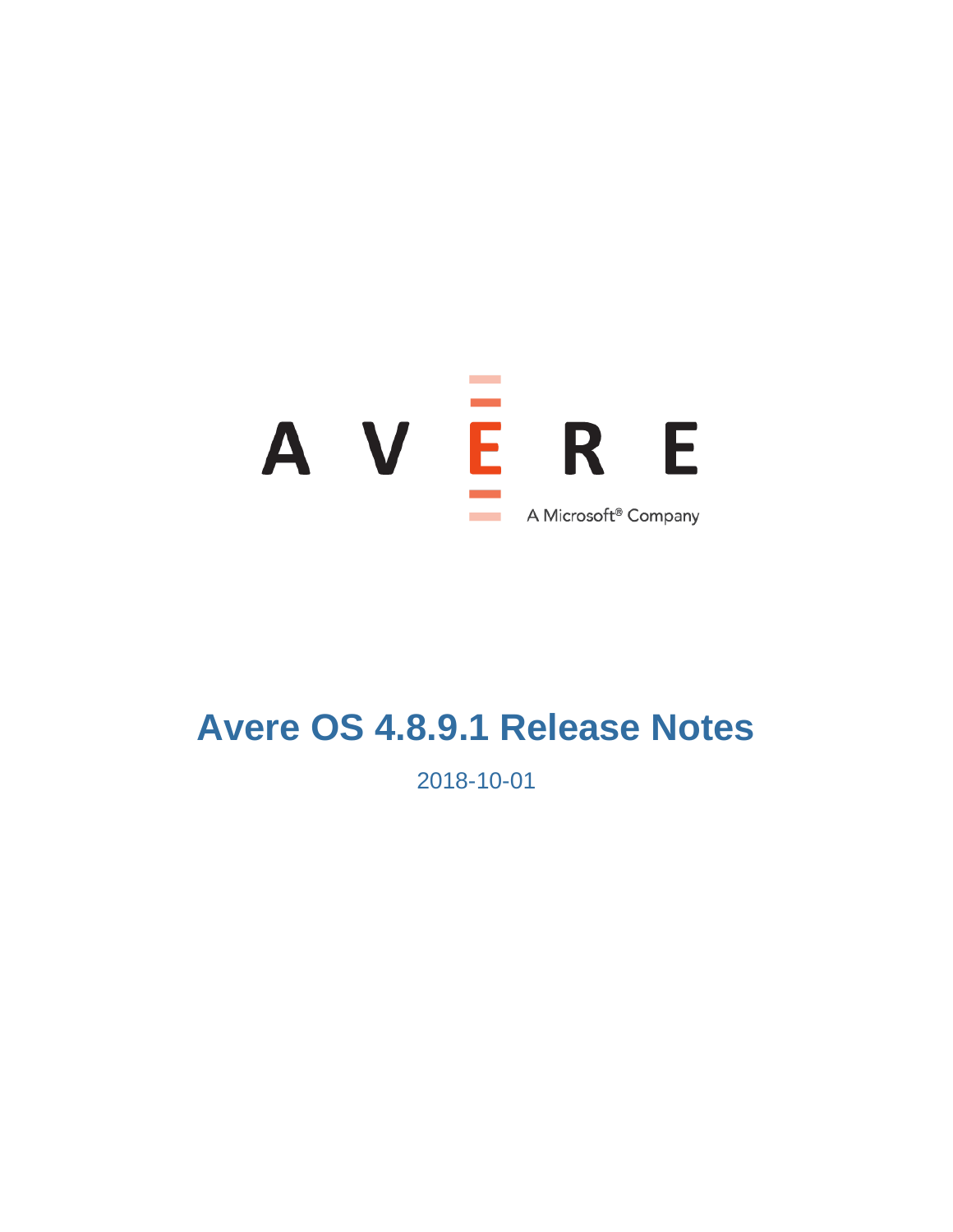### **Table of Contents**

[New in Avere OS 4.8.9.1](#page-2-0) [Resolved Issues](#page-2-1) [Filesystem](#page-2-2) **[General](#page-2-3)** [Previous Avere OS Updates](#page-2-4) Contact Support - [Avere Global Services](#page-2-5)

## **Copyright Information**

Copyright © 2018 Avere Systems, Inc. All rights reserved. Specifications subject to change without notice.

No part of this document covered by copyright may be reproduced in any form or by any means – graphic, electronic, or mechanical, including photocopying, recording, taping, or storage in an electronic retrieval system – without prior written permission of the copyright owner.

The product described in this document may be protected by one or more U.S. patents, foreign patents, or pending applications.